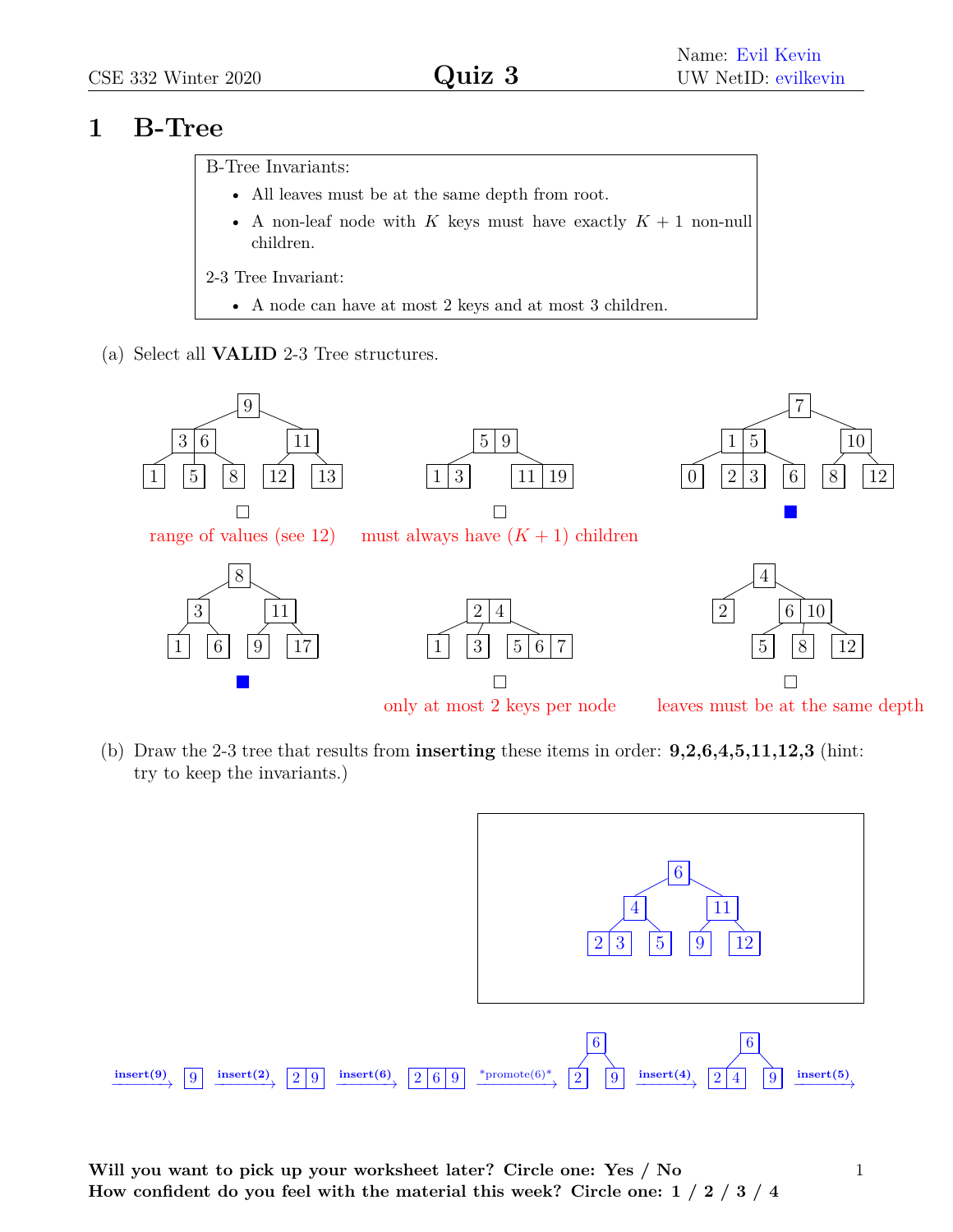

## **2 Binary Search Tree**

(a) Fill-in the blank nodes of the following binary search tree with valid **integer values**. One possible answer:



(b) Given the following binary trees, determine if each is a binary search tree, and whether the height of the tree is the same as the height of the optimal binary search tree containing the given elements.